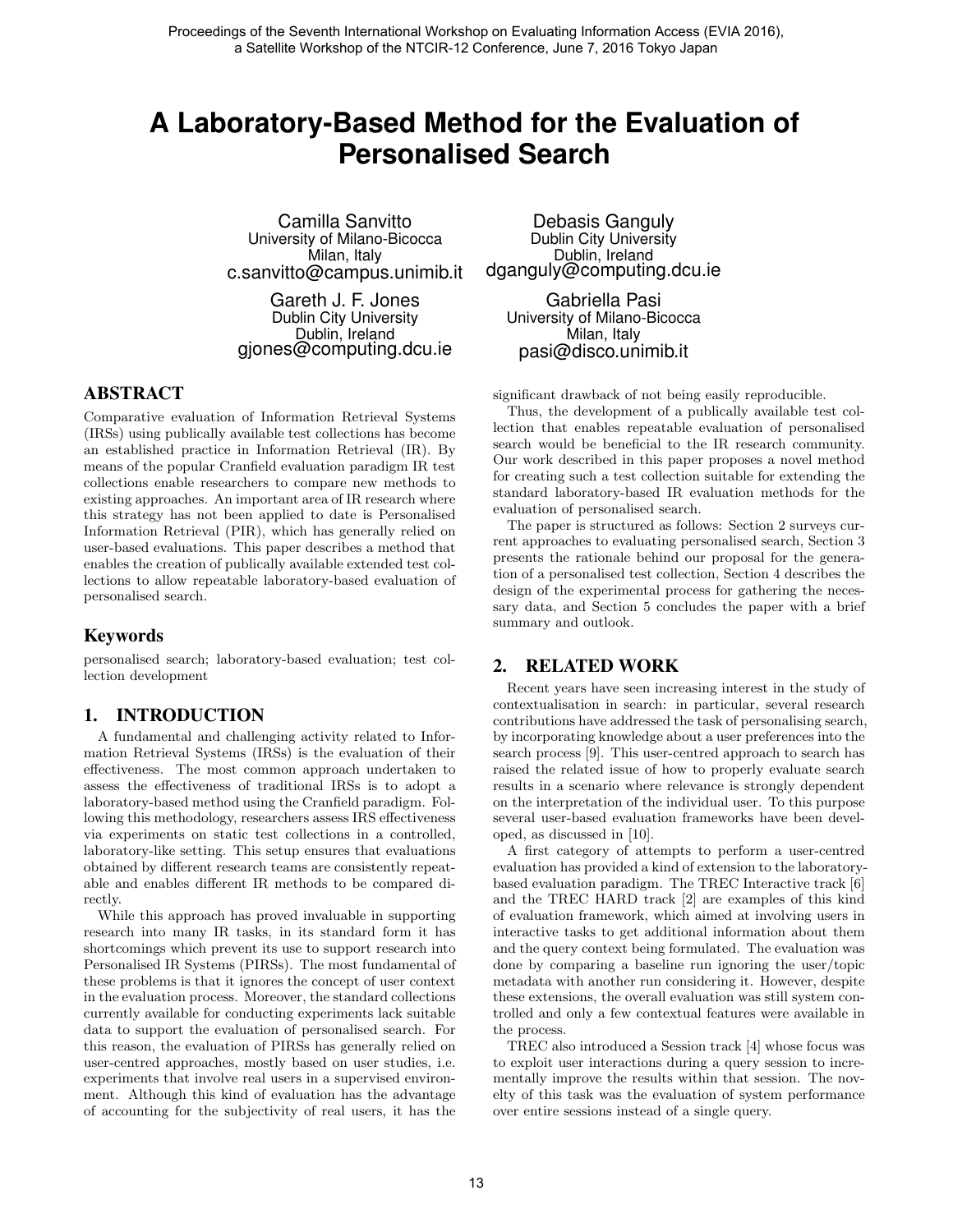The method most widely undertaken to qualitatively assess the effectiveness of PIRSs is user studies. During these experiments participants are asked to report their subjective judgements about the system's performance by naturally interacting with it. Due to the fact that different users are involved in the studies, the experiments are not repeatable and their outputs not generally comparable.

The lack of both a suitable test collection and a standard approach to evaluation of personalised search is a limitation to researchers. Due to this fact, our proposal is the definition of test collections, in the Cranfield style, designed to evaluate approaches to personalised search; our proposal relies on a data gathering methodology for building extended test collections.

A first attempt to create a collection in support of PIR research was done in the FIRE Conference held in 2011. The Personalized and Collaborative Information Retrieval track [5] was organised with the aim of extending a standard IR ad-hoc test collection by gathering additional metainformation during the topic development process to facilitate research on personalised and collaborative IR. However, since no runs were submitted to this track, only preliminary studies were carried out and reported using it.

Our proposed solution is a more complete approach to enhancing the evaluation process of personalised search by making use of a laboratory-based approach and a personalised test collection.

# 3. PROPOSED APPROACH

Our test collection development method is designed to take into account the issues encountered to enable current test collections to be applied to PIR. The rationale behind the design of our test collection development method is to offer research teams a means to formally define a user profile for PIR by providing accurate and tested information sources about real user preferences.

Moreover, as researchers may be interested in the evaluation of innovative personalisation algorithms, we also provide a simple keyword-based representation of the information gathered about the individual users.

The test collection is designed to provide all the traditional components needed in a laboratory-based evaluation experiment such as topics and relevance judgements based on a reference document set. Since we wish to be able to support a wide range of users with diverse knowledge and interests, while creating a generally available test collection for repeatable experiments, for our study we have selected ClueWeb12, large crawl of over 730 million Web pages [1].

These standard elements are accompanied by a new set of user-related information for modelling and introducing personal context in the evaluation experiment. Specifically, this personal information consists of:

- user personal information: including gender, age range, native language, and occupation. This information can be very useful for personalising and adapting the search process to the current user.
- search logs: which contain the history of the user's interactions with a search engine. Search logs carry information about both the user's topical interests and their search behaviour.
- the user's documents of interest: provided as useful and raw sources to extract topical user preferences. Basic user profile representations in the form of bag-of-

words are also provided with the aim of offering a basic model of the user's topical interests.

All of the above contextual information is available for exploitation in creating one or more profiles for the user. Together with both the provided search topics and relevance judgements, this can be used to conduct laboratory-based evaluation experiments of PIRSs.

### 4. DATA GATHERING PROCEDURE

To set up the proposed test collection, we propose a design of the experimental process that aims at gathering and producing the data needed for building the collection.

- The collection procedure is divided into two phases: 1. data gathering: this involves a group of real users, called participants, in a series of logged activities.
- 2. user profile representation: this consists of elaborating some of the information collected in the previous phase to create bag-of-words representations of the participant user's context.

### 4.1 Data gathering

The data gathering phase is performed by users in a controlled way to ensure the quality of the entire process. During this phase a group of participants carry out a series of task-based sessions and all their activities are recorded. A task session takes place over 3 main phases: topic development, final topic description, and relevance assessment. These are preceded by the gathering of the user's personal information, such as gender, age, native language, and job.



Figure 1: Data gathering process

The workflow of a single task session is represented in Figure 1 showing the items of the personalised data collection gathered during the complete process.

### *4.1.1 Phase 1.1: Topic development*

The first phase of a task session is the development of an information need or topic to enable the participant to gain knowledge on a specific subject by performing searches.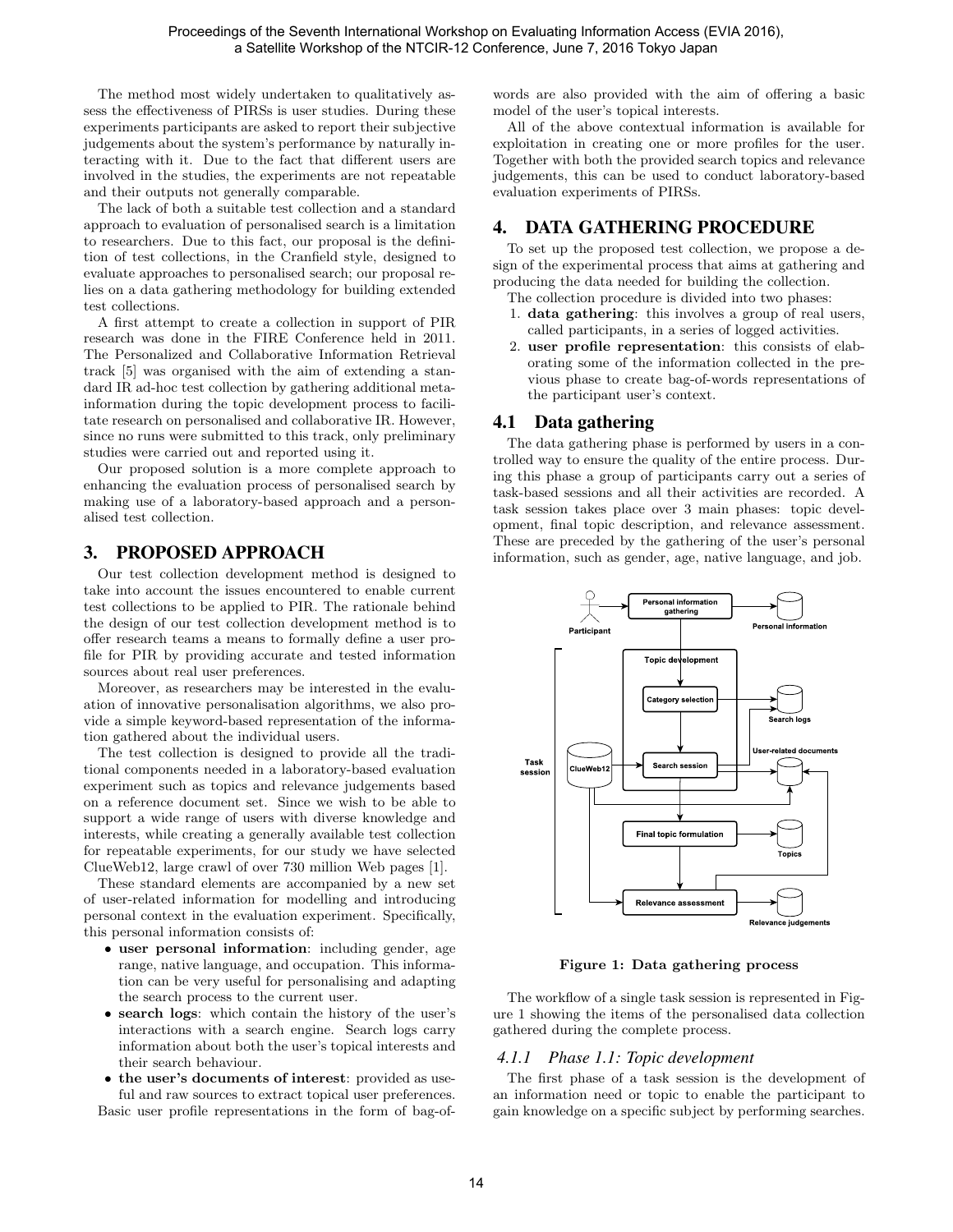Since the main objective of the collection is to capture the personal interests of the participants, this process of information generation has been designed in such a way that it allows for personalisation.

#### *Search category selection.*

The participant first selects a search category from among a predefined set, such as art, books, movies, music, sport, travel. Using high level search categories such as these allows us to categorise the collected data and capture important details about the user's topical interests within their chosen category area. After selecting the category the participant is given a search task, which is an assignment that has to be completed by finding information through an interactive search phase using a provided search engine, we refer to this as the "search session".

Since the objective of this work is to collect a rich set of information about the participants and their interests, search tasks have been defined based on examples of informational and exploratory tasks [3, 8]. Users that follow this kind of task are more likely to submit a good number of queries during each search session than when they are given a task of finding information about specific facts.

Another important characteristic of the tasks for this search activity is that they cannot be either too specific nor too vague. A task which is too specific may force participants to search for topics they are not interested in; while a task which is too vague may lead to confused and random searches. Therefore, for this work the tasks have been defined to strike a balance between being closely focused needs and those allowing freedom of interpretation by the users.

A further desirable feature for the tasks is not to be linked to current events or situations because the document collection derives from 2012.

For example, the following is one of the tasks assigned for the search category travel: "You are a travel lover and it is now time to plan your coming vacation trip. You have always wanted to visit your destination (city or country of your choosing) and now you finally the chance to do so. Find out more about attractions you'd like to visit, accommodation options and how to get there, restaurants and pubs, etc, and write a few lines about your findings."

#### *Search session.*

After being assigned a task, the participant performs a search session to gather information and complete the assignment. Therefore, a search session is an iterative activity in search topic development to gain knowledge on the chosen subject. A sequence of incrementally developing information needs is generated, each of which is presented to the retrieval system in the form of a query.

Knowledge is gained through this iterative process of query reformulation and/or development and subsequent browsing of retrieval results. During this process the participant formulates any number of text queries s/he wishes and visits all the documents s/he wants.

- Query formulation and retrieval: the participant submits a keyword-based query to the search engine and the system returns a ranked list of search results using a ranking algorithm such as language modelling [7]. For each result title, URL, and a preview snippet are shown to the participant.
- Search result browsing: the participant browses the

search results by visiting any of the retrieved documents that they wish to and examining their content. Additionally, the participant can bookmark the documents s/he wants to refer to later.

During each search session all interactions with the system are recorded in a search log. The log contains events for:

- submission of queries,
- actions on documents and their rank:
	- opening a document
	- closing a document
	- bookmarking a document
	- unbookmarking a document
	- opening a new tab
	- scrolling.

For each event a timestamp is also logged. This enables us to compute the dwell time on a document, which can constitute important information when studying user behaviour. Moreover, bookmarks indicate documents that the user deems important with respect to their search and wants to be able to refer to later. This can suggest the user's interests or perhaps the extent of their knowledge on the topical area.

The search session ends when the user decides that s/he has gathered sufficient information to complete the task.

### *4.1.2 Phase 1.2: Final topic formulation*

During the second phase of data gathering the participant creates a TREC-style topic description of the final topic, where a *final topic* is the user's information need behind the last query submitted during the search session. The report on the final topic includes "title", "description" and "narrative" fields, describing the information need by a phrase, a full sentence, and a description of the type of content that the user deems relevant and non-relevant to the topic respectively. Additionally, it is required that the participant submits a summary of her/his findings with regards to the accomplished search task. This is done to give the participants a concrete goal and to ensure reliability of the collected material.

These topic descriptions are then used as test topics in laboratory-based evaluation experiments.

#### *4.1.3 Phase 1.3: Relevance assessment*

The final phase of the task session is the relevance assessment, where the participant is asked to judge the relevance of a set of sampled results for each topic that s/he has developed during the search session.

During the relevance assessment phase the participant is shown each query s/he has submitted and a set of search results sampled from a corresponding set of results for each one. The set of results for assessment is selected from the results produced by multiple retrieval algorithms using a stratified sampling method called 2strata strategy [11]. This method ensures an exhaustive assessment of the small initial stratum for the ranked retrieval list for each retrieval method and a moderate assessment of the second stratum.

For each query a final set of results for assessment is made of:

- all the documents in ranks 1-10 (first stratum),
- 9 random documents in ranks 11-100 (10% sample of second stratum),
- all clicked documents for the query.

The inclusion of the visited documents in the assessment set